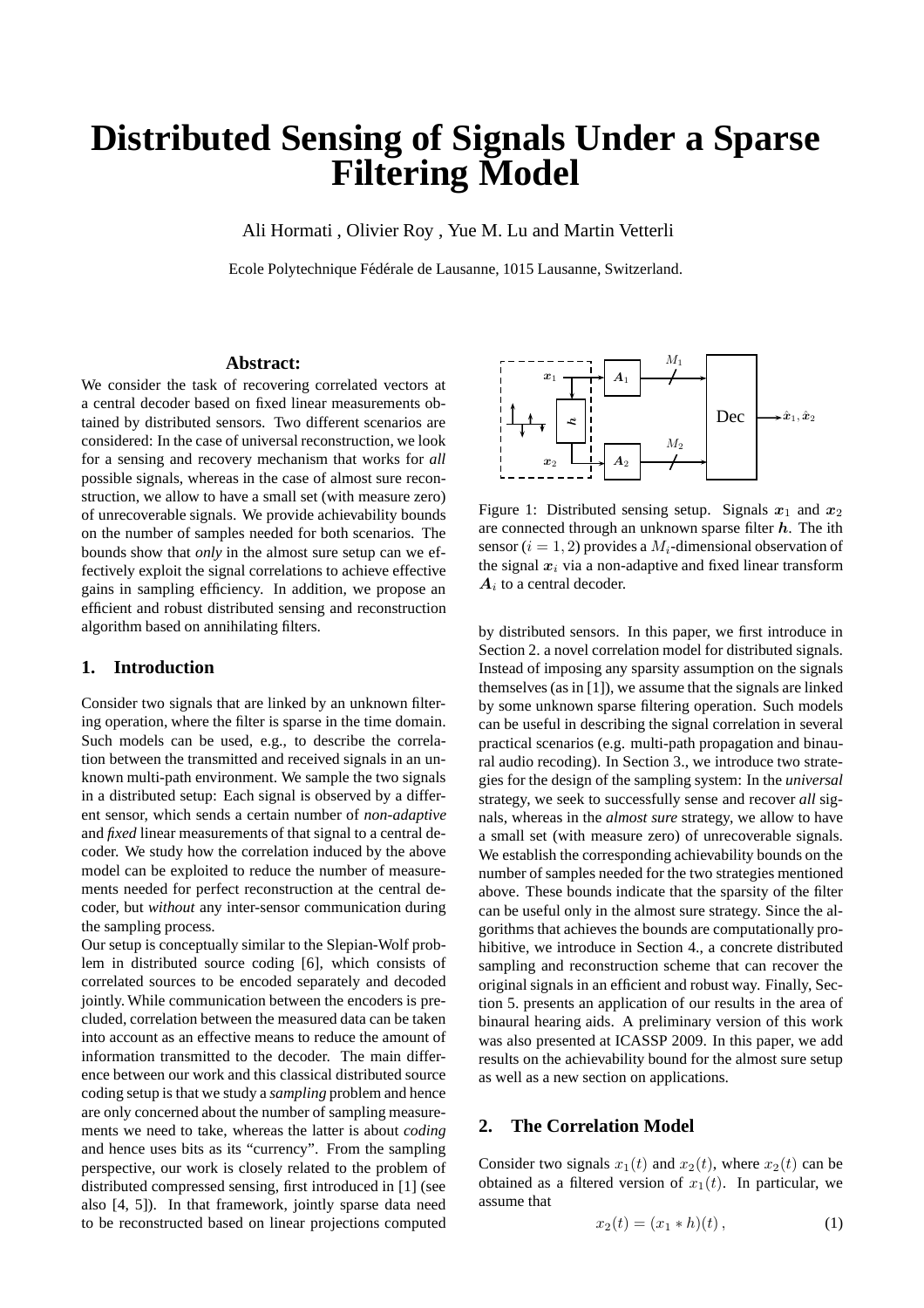

Figure 2: The continuous-time sparse filtering operation and its discrete-time counterpart.

where  $h(t) = \sum_{k=1}^{K} c_k \delta(t - t_k)$  is a stream of K Diracs with *unknown* delays  $\{t_k\}_{k=1}^K$  and coefficients  $\{c_k\}_{k=1}^K$ . In this work, we study a finite-dimensional discrete version of the above model. As shown in Figure 2, we assume that the original continuous signal  $x_1(t)$  is bandlimited to  $[-\sigma, \sigma]$ . Sampling  $x_1(t)$  at uniform time interval T leads to a discrete sequence of samples  $x_{s1}[n] \stackrel{\text{def}}{=} x_1(nT)$ , where the sampling rate  $1/T$  is set to be above the Nyquist rate  $\sigma/\pi$ . To obtain a finite-length signal, we subsequently apply a temporal window to the infinite sequence  $x_{s1}[n]$  and get

$$
x_1[n] \stackrel{\text{def}}{=} x_{s1}[n] w_N[n], \quad \text{for } n = 0, 1, ..., N - 1,
$$

where  $w_N[n]$  is a smooth temporal window of length N. Note that when  $N$  is large enough, we can neglect the windowing effect, since  $\hat{w}_N(\omega)/(2\pi)$  approaches a Dirac function  $\delta(\omega)$  as  $N \to \infty$ .

Applying the above procedure to  $x_2(t)$  and using (1), we have

$$
X_2[m] \approx \frac{1}{T} \hat{x}_2\left(\frac{2\pi m}{NT}\right) \approx X_1[m]H[m],\tag{2}
$$

where

$$
H[m] \stackrel{\text{def}}{=} \sum_{k=1}^{K} c_k e^{-j2\pi mt_k/(NT)}.
$$
 (3)

The above relationship implies that the finite-length signals  $x_1[n]$  and  $x_2[n]$  can also be approximately modeled as the input and output of a *discrete-time* filtering operation<sup>1</sup>. In general, the location parameters  $\{t_k\}$  in (3) can be arbitrary real numbers, and consequently, the discrete-time filter  $h[n]$ is no longer sparse (see Figure 2 for a typical impulse response of  $h[n]$ ). However, when the sampling interval T is small enough, we can assume that the real-valued delays  ${t_k}$  are close enough to the sampling grid, i.e.,  $t_k/T \approx n_k$ for some integers  $\{n_k\}$ . We will follow this assumption<sup>2</sup> throughout the paper.

**Definition 1 (Correlation Model)** *The signals of interest are two vectors*  $x_1 = (x_1[0], \ldots, x_1[N-1])^T$  *and*  $x_2 =$ 

 $(x_2[0], \ldots, x_2[N-1])^T$ , linked to each other through a *circular convolution*

$$
x_2[n] = (x_1 \circledast h)[n] \quad \text{for } n = 0, 1, \dots, N - 1, \quad (4)
$$

*where*  $h = (h[0], \ldots, h[N-1])^T \in \mathbb{R}^N$  *is an unknown K*-sparse vector, that is,  $\|\mathbf{h}\|_0 = K$ .

#### **3. Bounds**

## **3.1 Universal Recovery**

Let  $A_1$  and  $A_2$  be the sampling matrices used by the two sensors, and  $A$  be the block-diagonal matrix with  $A_1$  and  $A_2$  on the main diagonal. We first focus on finding those  $A_1$  and  $A_2$  such that every  $x^T = (x_1^T, x_2^T)$  is uniquely determined by its sampling data  $Ax$ . Here we denote by X the set of all stacked vectors x such that its components  $x_1$ and  $x_2$  satisfy (4) for some K-sparse vector h.

**Definition 2 (Universal Achievability)** *We say a sampling pair*  $(M_1, M_2)$  *is achievable for universal reconstruction if there exists fixed measurement matrices*  $A_1 \in$  $\mathbb{R}^{M_1 \times N}$  and  $\mathbf{A}_2 \in \mathbb{R}^{M_2 \times N}$  *such that the set* 

$$
\mathcal{B}(\boldsymbol{A}_1, \boldsymbol{A}_2) \stackrel{\text{def}}{=} \{ \boldsymbol{x} \in \mathcal{X} : \exists \boldsymbol{x}' \in \mathcal{X} \text{ with } \boldsymbol{x} \neq \boldsymbol{x}' \quad (5) \\ \text{but } \boldsymbol{A}\boldsymbol{x} = \boldsymbol{A}\boldsymbol{x}' \}
$$

*is empty.*

Intuition suggests that, due to the correlation between the vectors  $x_1$  and  $x_2$ , the minimum number of samples needed to perfectly describe all possible vectors  $x$  can made smaller than the total number of coefficients 2N. The following proposition shows that, surprisingly, this is not the case.

**Proposition 1** *A sampling pair*(M1, M2) *is achievable for universal reconstruction if and only if*  $M_1 \geq N$  *and*  $M_2 \geq$ N*.*

**Proof** Let us consider two stacked vectors  $\mathbf{x}^T = (\mathbf{x}_1^T, \mathbf{x}_2^T)$ and  $x'^T = (x'^T_1, x'^T_2)$ , each following the correlation model (4). They can be written under the form

$$
\boldsymbol{x} = \begin{bmatrix} \boldsymbol{I}_N \\ \boldsymbol{C} \end{bmatrix} \boldsymbol{x}_1 \quad \text{and} \quad \boldsymbol{x}' = \begin{bmatrix} \boldsymbol{I}_N \\ \boldsymbol{C}' \end{bmatrix} \boldsymbol{x}'_1 \,,
$$

where C and  $C'$  are circulant matrices with vectors  $h$  and  $h'$  as the first column, respectively. It holds that

$$
\boldsymbol{x}-\boldsymbol{x}'=\begin{bmatrix} \boldsymbol{I}_N & -\boldsymbol{I}_N \\ \boldsymbol{C} & -\boldsymbol{C}' \end{bmatrix} \begin{bmatrix} \boldsymbol{x}_1 \\ \boldsymbol{x}'_1 \end{bmatrix}\,.
$$

Moreover, we have that

$$
\text{rank}\begin{bmatrix} \boldsymbol{I}_N & -\boldsymbol{I}_N \\ \boldsymbol{C} & -\boldsymbol{C}' \end{bmatrix} = N + \text{rank}\left(\boldsymbol{C} - \boldsymbol{C}'\right).
$$

When  $C - C'$  is of full rank, the above matrix is of rank 2N. This happens, for example, when  $K = 1$  with  $C = 2I_N$  and  $C^{i'} = I_N$ . In this case,  $x - x'$  can take any possible values in  $\mathbb{R}^{2N}$ . Hence, a necessary (and sufficient) condition for the set (5) to be empty is that the blockdiagonal matrix  $\boldsymbol{A}$  is a  $M \times 2N$ -dimensional matrix of full rank, with  $M \geq 2N$ . In particular,  $A_1$  and  $A_2$  must be full rank matrices of size  $M_1 \times N$  and  $M_2 \times N$ , respectively, with  $M_1, M_2 \geq N$ . Note that, in the centralized scenario, the full rank condition would still require to take at least 2N measurements.

<sup>&</sup>lt;sup>1</sup>Note that in order to be unambiguous in the positions  $\{t_k\}$ , we need to ensure that  $NT > \max_k \{t_k\}.$ 

<sup>&</sup>lt;sup>2</sup>We introduce this assumption (i.e.  $t_k/T = n_k$  for some  $n_k \in \mathbb{Z}$ ) mainly for the simplicity it brings to the theoretical analysis in later parts of this paper. It is however not an inherent limitation of our work.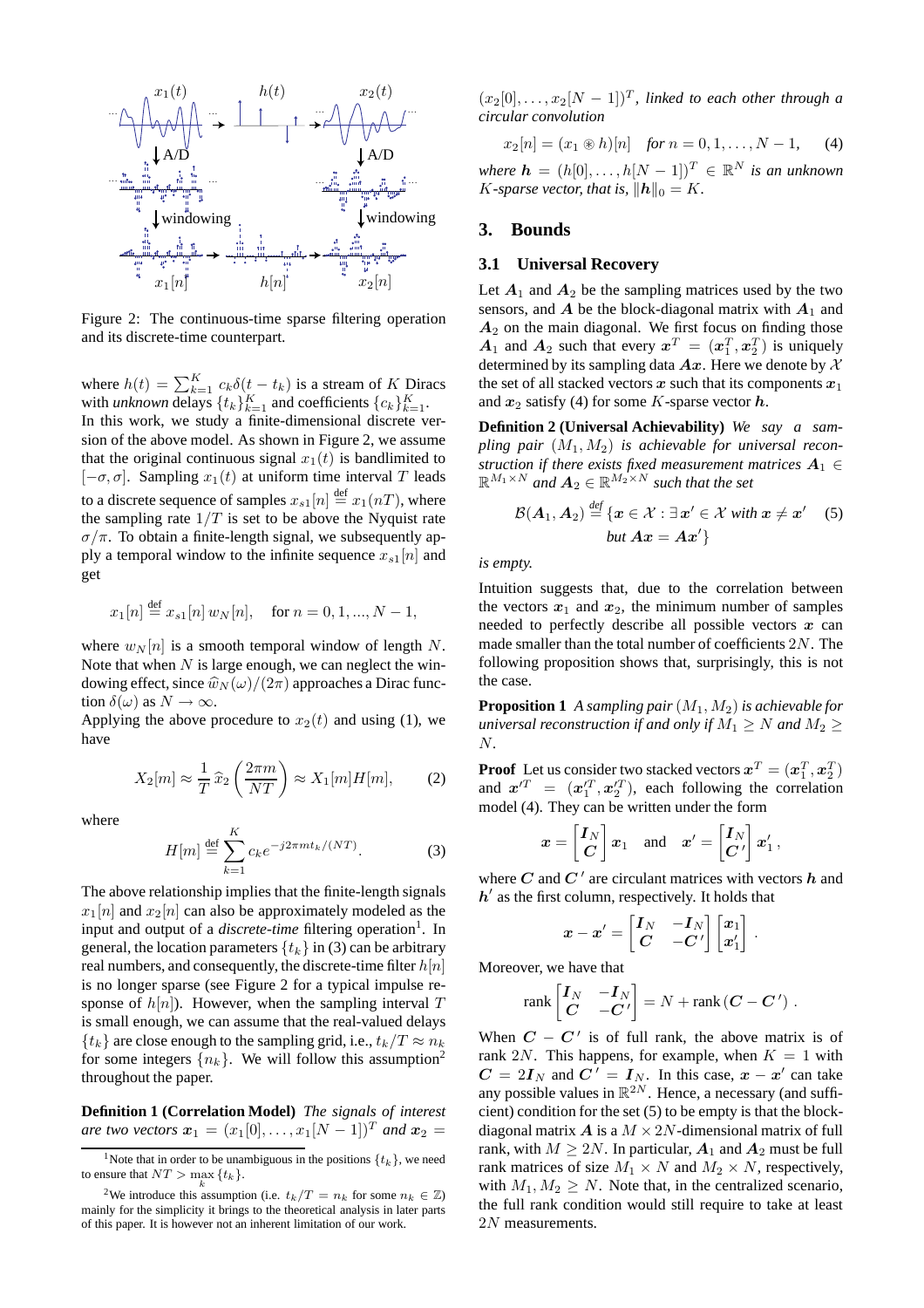# **3.2 Almost Sure Recovery**

As shown in Proposition 1, universal recovery is a rather strong requirement to satisfy since we have to take at least N samples at each sensor, without being able to exploit the existing correlation. In many situations, however, it is sufficient to consider a weaker requirement, which aims at finding measurement matrices that permit the perfect recovery of *almost all* signals from X.

**Definition 3 (Almost Sure Achievability)** *We say a sampling pair*  $(M_1, M_2)$  *is achievable for almost sure reconstruction if there exist fixed measurement matrices*  $A_1 \in$  $\mathbb{R}^{M_1 \times N}$  and  $\mathbf{A}_2 \in \mathbb{R}^{M_2 \times N}$  such that the set  $\mathcal{B}(\mathbf{A}_1, \mathbf{A}_2)$ , *as defined in* (5)*, is of probability zero.*

The above definition for the almost sure recovery depends on the probability distribution of the signal  $x_1$  and the sparse filter  $h$ . In what follows, it is sufficient to assume that the signal  $x_1$  and the non-zero coefficients of the filter h have non-singular<sup>3</sup> probability distributions over  $\mathbb{R}^N$ and  $\mathbb{R}^K$ , respectively. The following proposition gives an achievability bound of the number of samples needed for the almost sure reconstruction.

**Proposition 2** *A sampling pair*  $(M_1, M_2)$  *is achievable for almost sure reconstruction if*

$$
M_1 \ge \min \{K + r, N\},
$$
  
\n
$$
M_2 \ge \min \{K + r, N\},
$$
  
\nand 
$$
M_1 + M_2 \ge \min \{N + K + r, 2N\},
$$
 (6)

*where*  $r = 1 + mod (K, 2)$ *.* 

**Proof** Due to space limitations, we just provide the sketch of the proof which is constructive in nature. First, let the two sensors take the Fourier transform of their signals and send the first  $(K + r + 1)/2$  frequency components to the central decoder. By dividing the two sets of measurements (Note that the denominator should not be zero, which is guaranteed almost surely), the decoder calculates the necessary Fourier elements of the  $K$ -sparse filter  $h$  in order to reconstruct it almost surely. Then, the sensors transmit complementary subsets of frequency indices up to the Nyquist frequency. Knowing the filter  $h$  and the frequency content of one of the signals at some index, the decoder computes the corresponding frequency content of the other signal using (4).

Proposition 2 shows that, in contrast to the universal scenario, the correlation between the signals by means of the sparse filter provides a big saving in the almost sure setup, especially when  $K \ll N$ . This is depicted as the solid line in Figure 3.

Unfortunately, the algorithm that attains the bound in (6) is combinatorial in nature and thus, computationally prohibitive [1]. In the following, we propose a novel distributed sensing algorithm based on annihilating filters. This algorithm needs effectively  $K$  more measurements with respect to the achievability region for the almost sure reconstruction but exhibits polynomial complexity of  $O(KN)$ .



Figure 3: Achievable sampling region for universal reconstruction (shaded area), sampling pairs achieved for almost sure reconstruction for  $K$  odd (solid line) and sampling pairs achieved for almost sure reconstruction by the proposed algorithm based on annihilating filters (dashed line).

| $\vdash K + 1 \rightarrow \longleftarrow  N/2  - K \longrightarrow$ |  |  |  |  |  |  |  |  |  |  |  |  |  |
|---------------------------------------------------------------------|--|--|--|--|--|--|--|--|--|--|--|--|--|
|                                                                     |  |  |  |  |  |  |  |  |  |  |  |  |  |
|                                                                     |  |  |  |  |  |  |  |  |  |  |  |  |  |

Figure 4: Sensors 1 and 2 both send the first  $K + 1$  DFT coefficients of their observation, but only complementary subsets of the remaining frequency components.

#### **4. Distributed Sensing Algorithm**

The proposed distributed sensing scheme is based on a frequency-domain representation of the input signals. Let us denote by  $X_1 \in \mathbb{C}^N$  and  $X_2 \in \mathbb{C}^N$  the DFTs of the vectors  $x_1$  and  $x_2$ , respectively. The circular convolution in (4) can be expressed as

$$
\boldsymbol{X}_2 = \boldsymbol{H} \odot \boldsymbol{X}_1, \tag{7}
$$

where  $\boldsymbol{H}\in\mathbb{C}^{N}$  is the DFT of the filter  $\boldsymbol{h}$  and  $\odot$  denotes the element-wise product. Our approach consists of two main steps:

- 1. Finding filter h by sending the first  $K + 1$  (1 real and K complex) DFT coefficients of  $x_1$  and  $x_2$ .
- 2. Sending the remaining frequency indices by sharing them among the two sensors.

The decoder first finds the filter h using only the first  $K + 1$ DFT coefficients of  $x_1$  and  $x_2$ . To this end, the decoder first computes

$$
H[m] = \frac{X_2[m]}{X_1[m]} \text{ and } H[-m] = H^*[m] \quad (8)
$$

provided that  $X_1[m]$  is non-zero for  $m = 0, 1, \ldots, K$ . This happens almost surely if the distribution of  $x_1$  is, for example, non-singular. Then, it finds the  $K$ -sparse filter with an annihilating filter approach; see [7] for details. The senors also transmit complementary subsets (in terms of frequency indexes) of the remaining DFT coefficients of their signals  $(N - 2K - 1$  real values in total). This is illustrated in Figure 4. The first  $K + 1$  DFT coefficients allow to almost surely reconstruct the filter  $h$ . The missing frequency components of  $x_1$  (resp.  $x_2$ ) are then recovered from the available DFT coefficients of  $x_2$  (resp.  $x_1$ ) using the relation (7).

 $38\text{V}$  a non-singular distribution, we mean any continuous distribution such that the probability that the random variables lie in a low-dimensional subspace is zero.